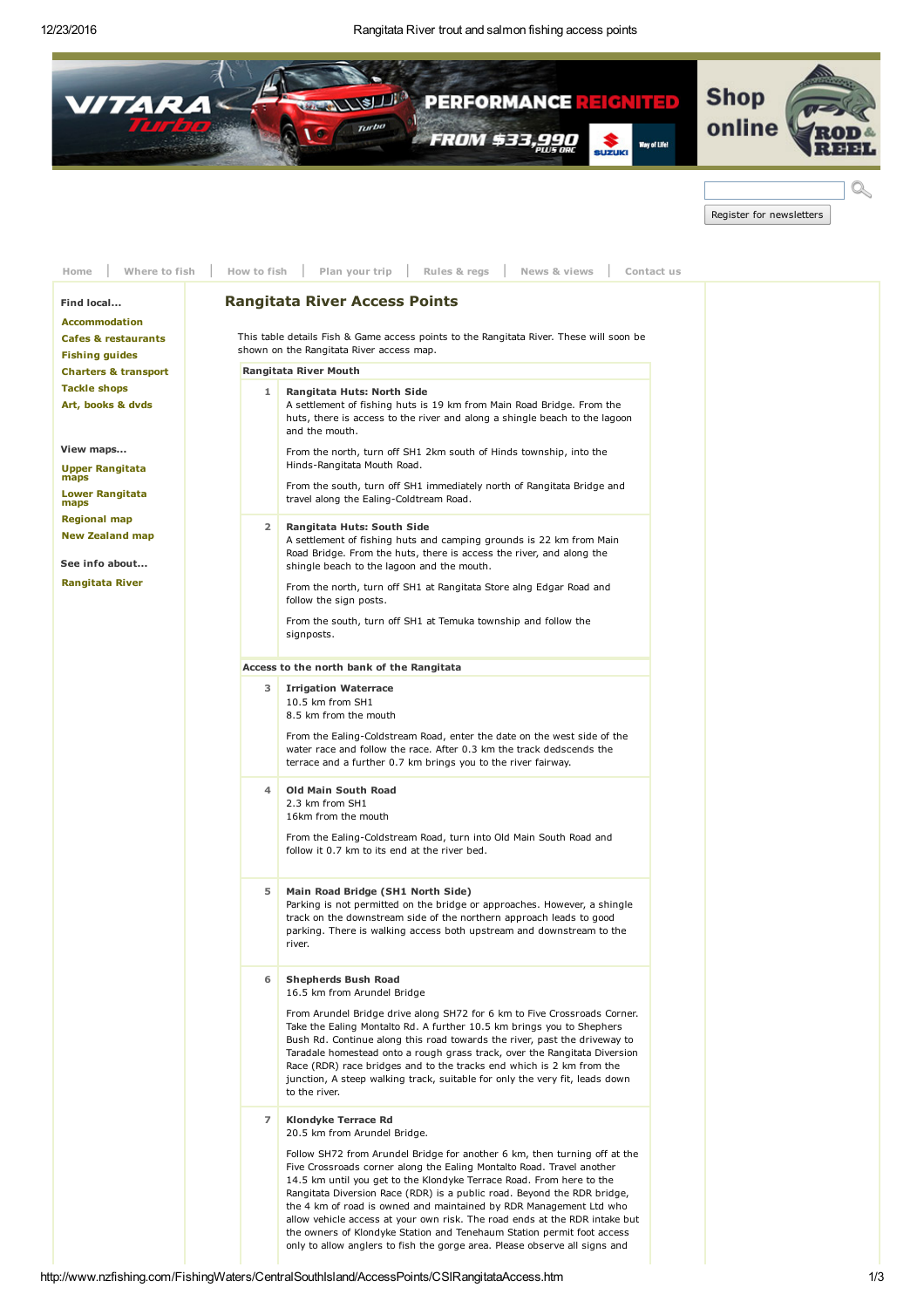## 12/23/2016 Rangitata River trout and salmon fishing access points

|    | Access to the south bank of the Rangitata                                                                                                                                                                                           |
|----|-------------------------------------------------------------------------------------------------------------------------------------------------------------------------------------------------------------------------------------|
| 8  | <b>Badham Road (Wades Crossing)</b><br>10 km from Main Road Bridge.<br>12 km from the mouth.                                                                                                                                        |
|    | At the end of Rangitata Island Rd, turn into Badham Road. The road ends<br>at the river. From the river, there is 4WD access through berm willows<br>both upstream and downstream.                                                  |
| 9  | Dip Road<br>7 km from Main Road Bridge<br>15 km from the mouth                                                                                                                                                                      |
|    | From Rangitata Island Rd, follow the fenceline on the left past a derelict<br>bridge for 1 km to the berm edge through four gates. From the last gate,<br>there is 4WD access both upstream and downstream.                         |
| 10 | <b>Brodies Road</b><br>3.5 km from Main Road Bridge<br>18 km from the mouth                                                                                                                                                         |
|    | From Rangitata Island Rd, follow the fenceline on the right for 1 km to the<br>berm edge through three gates. From the last gate, there is 4WD access<br>both upstream and downstream.                                              |
| 11 | <b>Old Main South Road</b><br>2.5 km from Main Road Bridge<br>19.5 km from the mouth                                                                                                                                                |
|    | From Rangitata Island Rd, at the red shed follow the fenceline on the right<br>for 1 km to the berm edge and willow trees, through two gates.                                                                                       |
| 12 | Main Road Bridge (SH1 South Side)<br>22 km from the mouth                                                                                                                                                                           |
|    | At Rangitata Island Rd, turn towards the railway and enter the gate on the<br>right. Drive 1 km parallele to SH1 to the edge of the bermland.                                                                                       |
| 13 | <b>Lewis Road</b><br>6 km from SH1<br>6.5 km from SH72                                                                                                                                                                              |
|    | From the Arundel-Rangitata Road, follow the fenceline on the right for half<br>a kilometre (through three gates) to the parking area and sign. From the<br>sign, a walk of about 0.4 km across private land takes you to the river. |
| 14 | <b>Arundel Bridge</b><br>10 km from SH1                                                                                                                                                                                             |
|    | The best parking is at Arundel Bridge Reserve on the southern approach<br>to the bridge. There is walking access both upstream and donwstream.                                                                                      |
| 15 | <b>Ferry Road</b><br>3.5km from Arundel Bridge                                                                                                                                                                                      |
|    | Opposite Arundel Settlement, continue along Ferry Rd to the river's edge.                                                                                                                                                           |
|    | Just before the river, Ferry Rd branches to the left through a gate, up the<br>terrace to another gate and continues to Peel Forest                                                                                                 |
| 16 | <b>Peel Forest Camping Ground</b><br>11 km from Arundel Bridge                                                                                                                                                                      |
|    | At the entrance to the camping ground, a track branches to the right.<br>Continue for 0.5 km over a cattle stop to a public reserve area. From this<br>point, there is walking access both upstream and downstream.                 |
| 17 | <b>Kowhais</b><br>11.5km from Arundel Bridge                                                                                                                                                                                        |
|    | Just past the camping ground, a group of kowhai trees mark a gat. From<br>the gate it is about 100 metres to the river.                                                                                                             |
| 18 | Lynn Creek (Lynn Stream)<br>15.5 km from Arundel Bridge                                                                                                                                                                             |
|    | Continue along Rangitata Gorge Road to Lynn Creek bridge. Park on the<br>east side. Walk down the true right bank about 400 metres to the<br>Rangitata.                                                                             |
| 19 | <b>Fisherman's Lane</b><br>40 km from Arundel Bridge                                                                                                                                                                                |
|    | Fishermans Lane is about 1.5 km from Stew Point homestead and on the<br>boundary with Rata Peaks station. Park in the lane and walk 11 metres to<br>the river.                                                                      |
| 20 | <b>Turnagain Point</b><br>44.5 km from Arundel Bridge                                                                                                                                                                               |
|    | The river is close to the road at this point.                                                                                                                                                                                       |